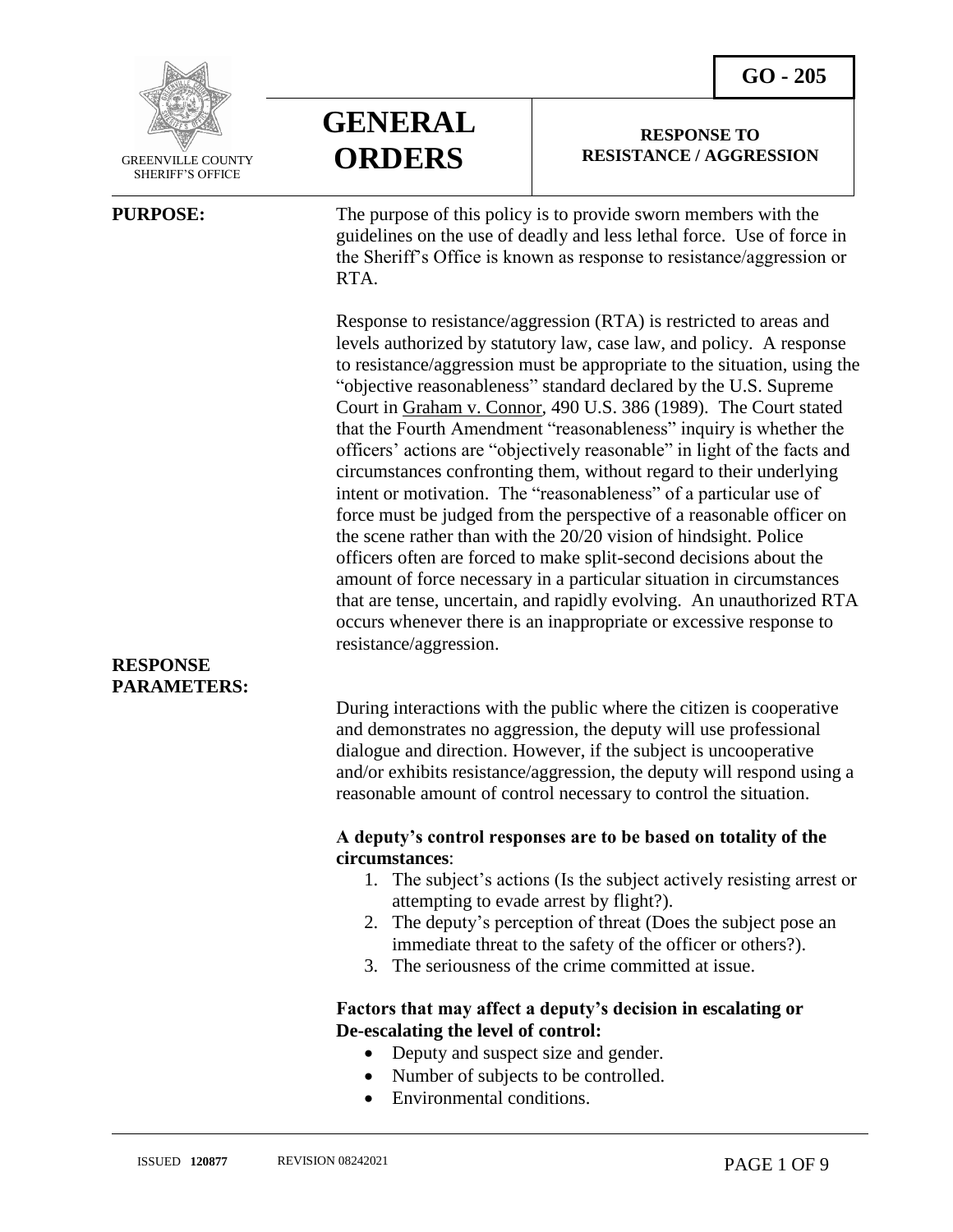- Reaction time.
- The deputy's knowledge of their own abilities.
- The deputy's knowledge of the subject's history.
- The subject's mental illness.
- Presence or availability of weapons.

## **PROCEDURE: Deadly Force Response:** Any response used by the deputy that has a substantial likelihood to cause serious bodily harm or death. Serious bodily harm is defined as life threatening.

**De-escalation**: When possible, taking action in an attempt to stabilize the situation and reduce the immediacy of the threat so that more time, options, and resources are available to resolve the situation without the use of force or with a reduction in the force necessary.

**Less Lethal Force Response:** Any response used by a deputy other than that which is considered deadly force. When deadly force is not warranted, deputies should assess the incident in order to determine which less lethal technique or weapon will best bring it under control in a reasonable manner. General Order 206 provides additional guidelines regarding intermediate weapons (less lethal and impact).

**Physical Control Response:** Any use of personal weapons (i.e., hands, knees, feet, takedowns, etc.) required to overcome an assault or active resistance to arrest, or to control or restrain the movement of another, and which results in (or has the potential to result in) death or injury. Physical control response may be either lethal or less lethal. Less lethal physical control responses are divided into 2 categories: a. Soft Empty Hand Control - Techniques that have a minimal chance

- of injury. Examples: Touch pressure and joint locks.
- b. Hard Empty Hand Control Techniques that have a probability of injury. Examples: Leg strikes, hand strikes.

**Reasonable Belief:** The facts or circumstances the deputy knows, or should know, are such as to cause a reasonable person with similar training and experience to act or think in a similar way under the same circumstances.

Deputies should utilize control techniques that are either approved or instructed by South Carolina Criminal Justice Academy certified defensive tactics instructors, or techniques approved and instructed by the Center for Advanced Training.

## **RESPONSE TO RESISTANCE OR AGGRESSION**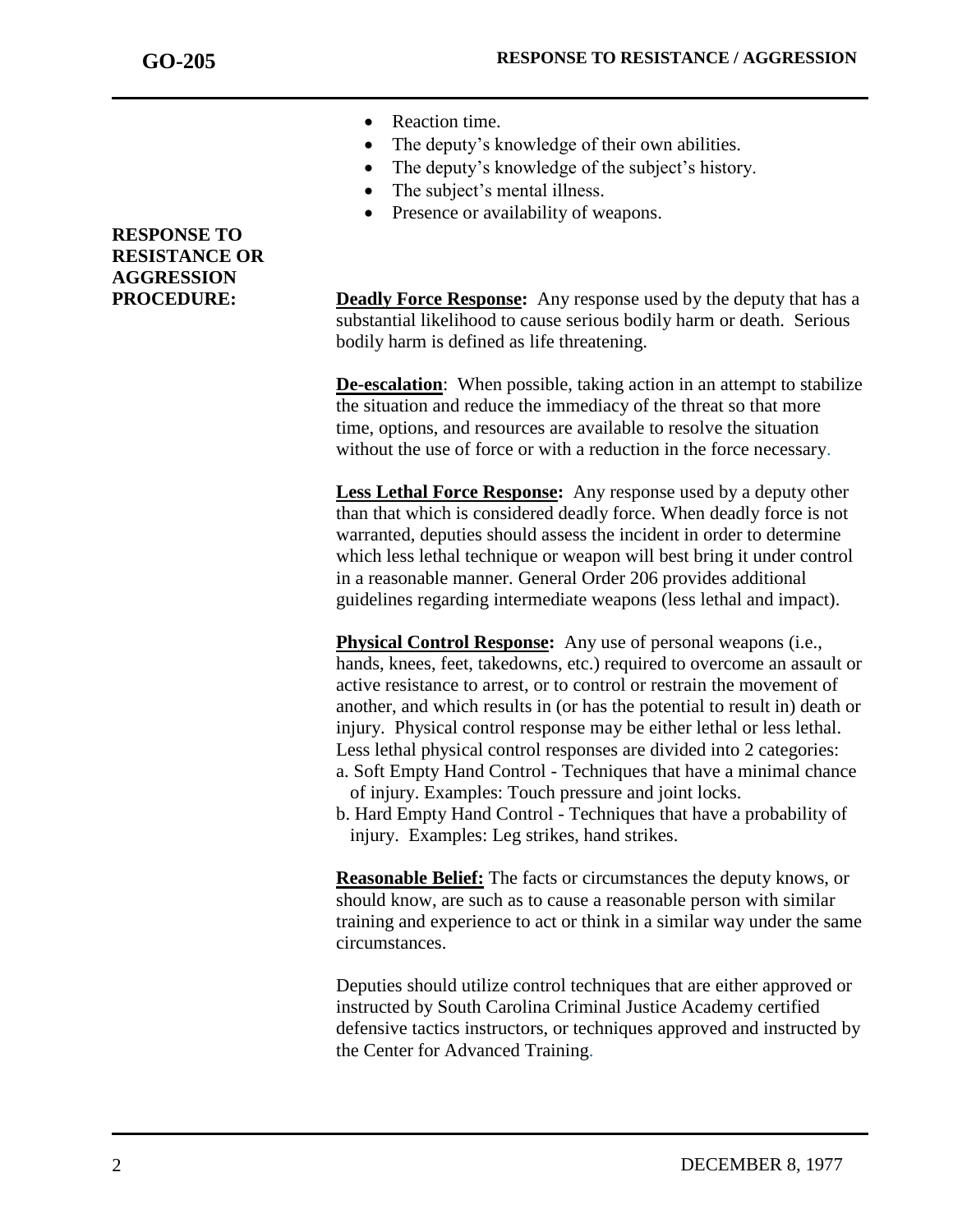**Competency Requirements** - A deputy who believes their training is deficient or not current is to notify their supervisor in writing of the perceived deficiency.

**Other Instruments/Techniques** - This agency recognizes that in exigent, tense, uncertain, and/or rapidly evolving active confrontations, a deputy may need to reasonably use techniques and/or weapons not a part of this agency's formal training curricula, or not specifically addressed by this policy. Additionally, a deputy may need to use a technique or weapon in a manner inconsistent with training. It is further recognized that due to the unpredictable nature of a person's movements and/or actions under these circumstances, that defensive technique(s) and/or weapon(s) may unintentionally (on the part of the deputy) impact a body area or produce an outcome which does not parallel training.

**The presentation or pointing of a weapon, including a firearm, or verbal threats to use a weapon is a "show" of response to resistance/aggression.** A "show" of RTA will be documented in a Code 5 (incident report) or on a Code 4 (miscellaneous incident report card) if a Code 5 does not exist. A show of response to resistance/aggression will not be reviewed as an actual RTA.

**RESPONSE TO RESISTANCE/AGGRESSION REVIEW AND ANALYSIS** – All levels of control used will be fully documented in an Incident Report. When the level of control used is Hard Empty Hand Control or greater, Soft Empty Hand Control that results in injury, or was used in an attempt to cause pain compliance, the incident report will be marked as "RTA."

A Response to Aggression Review form will be completed by the deputy's supervisor. A copy of the report and a completed Response to Resistance/Aggression Review/Analysis form is to be submitted to the Division Commander who reviews the incident and submits the review to the Office of Professional Standards. Any deputy who responds to resistance/aggression or any deputy that witnesses a response to resistance/aggression is required to submit supplemental reports to the incident report. Response to Resistance/Aggression Review/Analysis forms are filed by the Office of Professional Standards for policy and training review. Professional Standards conducts a quarterly review of Response to Resistance/Aggression reports in order to identify trends, training needs, or potential patterns of abuse. The Sheriff reviews the Office of Professional Standard quarterly report.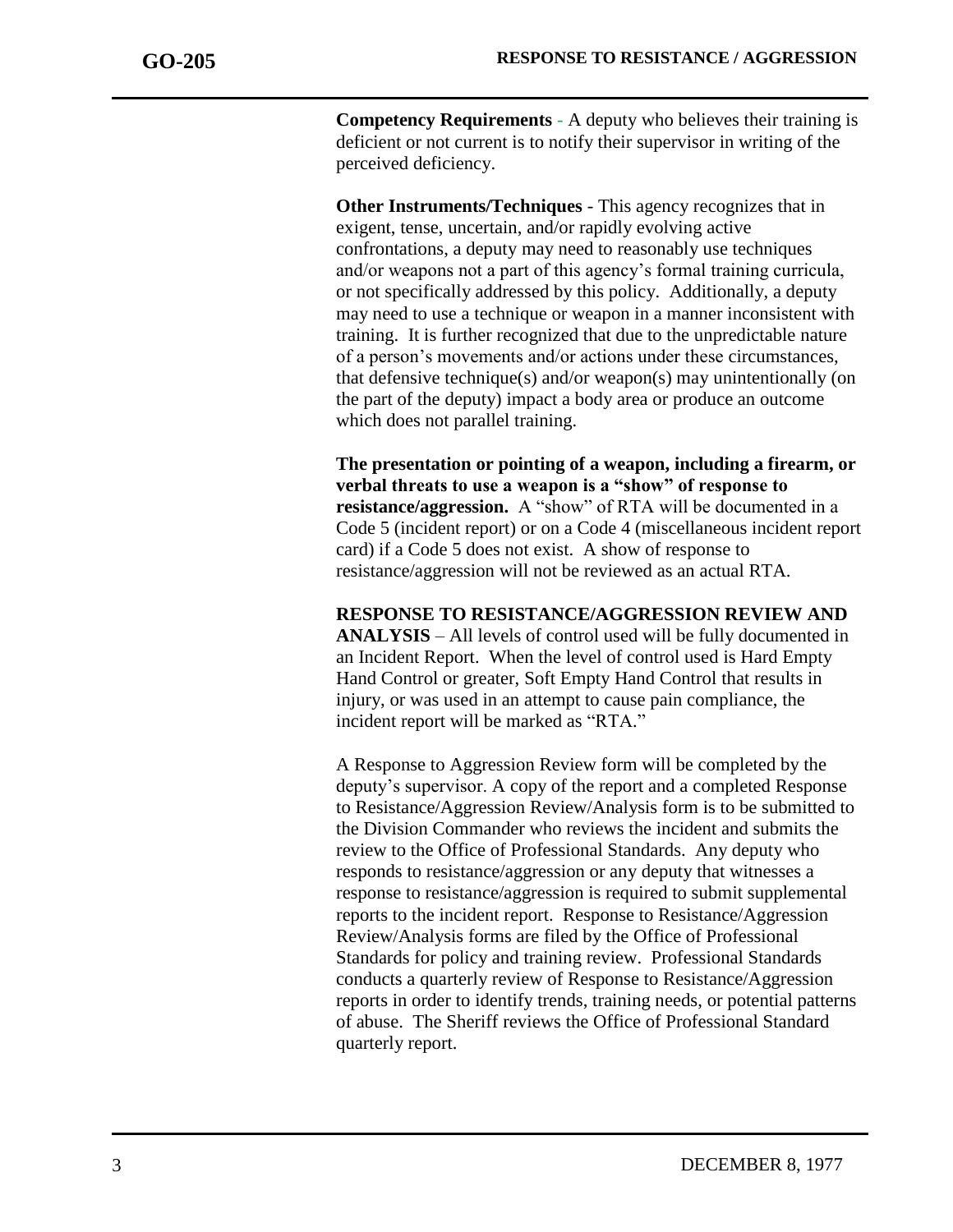Annually, the Office of Professional Standards conducts a Response to Aggression Analysis to include:

- Dates and times of incidents.
- Types of encounters resulting in the use of force.
- Trends or patterns related to race, age, and gender of subjects involved.
- Trends or patterns resulting in injury to any person including employees.
- Impact of findings on policies, practices, equipment, and training.

**RESPONSE TO A DEADLY FORCE ASSAULT** - A weapon placed in the hands of a deputy is a defensive tool used to protect the public at large and the deputy. The use of a weapon by a deputy is to be based on demonstrated need, tempered with common sense, consistent with state law and Sheriff's Office regulations, and employed under a spur of responsibility and informed professional judgment.

**JUSTIFICATION FOR A DEADLY FORCE RESPONSE** - As a direct result of Tennessee v. Garner, 105 S. Ct. 1694 (1985), there are two specific justifications in which a deadly force response can be used.

- 1. Self-defense or defense of the public: To protect the deputy or others from what is reasonably believed to be an imminent threat of death or serious bodily harm.
- 2. To prevent escape where the officer has probable cause to believe that the suspect poses a threat of serious physical harm, either to the officer or others, it is not constitutionally unreasonable to prevent escape by using deadly force. Thus, if the suspect threatens the officer with a weapon or there is probable cause to believe that they have committed a crime involving the infliction or threatened infliction of serious physical harm, deadly force may be used if necessary to prevent escape, and if, where feasible, some warning has been given.

**Verbal Warning** - Before using deadly force, the deputy must provide a verbal warning if the situation and time allows.

**WARNING SHOTS**: Warning shots are **prohibited.**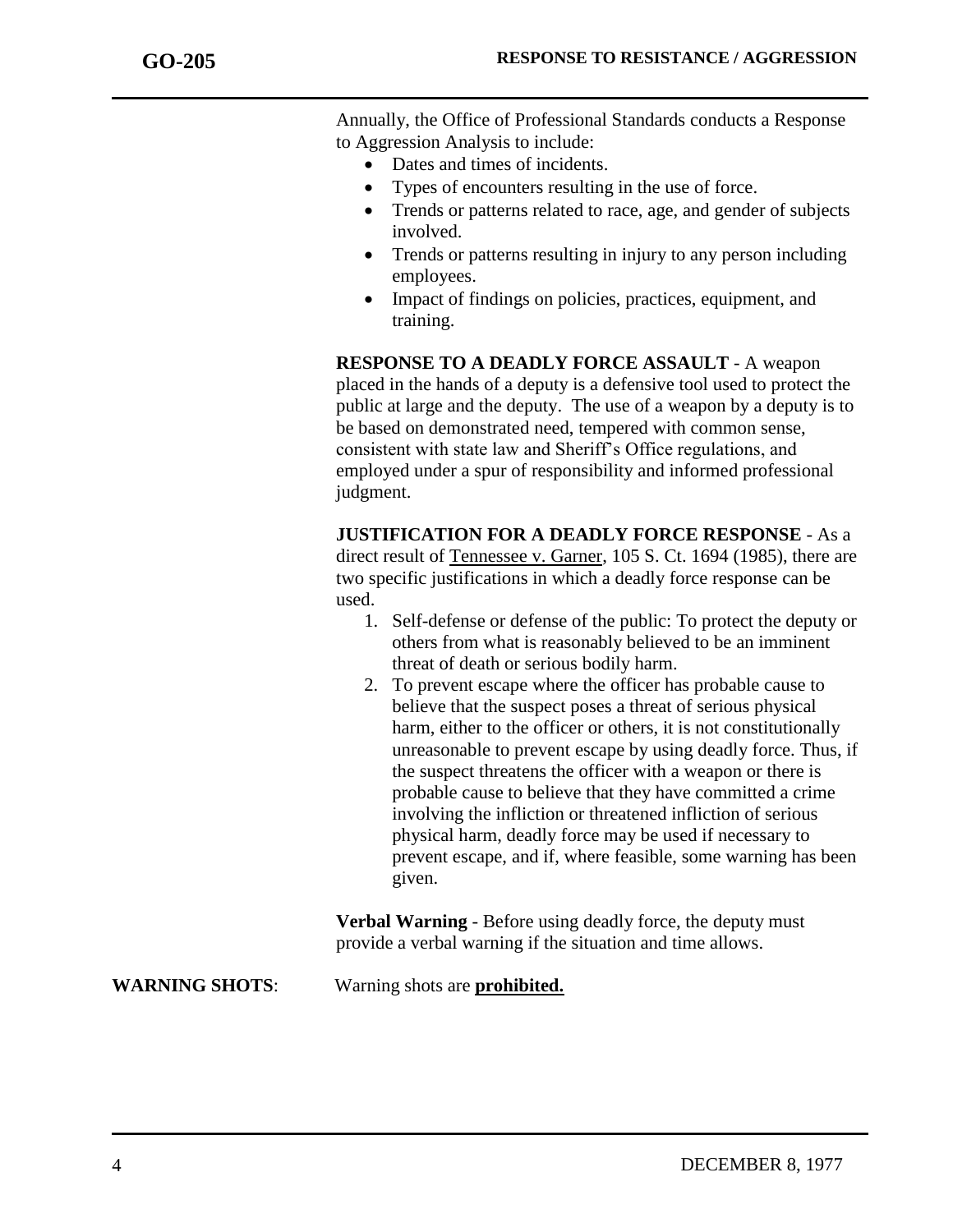| <b>RESPONSE TO</b><br><b>RESISTANCE/</b><br><b>AGGRESSION</b><br><b>INVOLVING</b> |                                                                                                                                                                                                                                                                                                                                                                                                                                                                                   |
|-----------------------------------------------------------------------------------|-----------------------------------------------------------------------------------------------------------------------------------------------------------------------------------------------------------------------------------------------------------------------------------------------------------------------------------------------------------------------------------------------------------------------------------------------------------------------------------|
| <b>MOVING VEHICLES:</b>                                                           | Past incidents at the Sheriff's Office have proven it is not reasonable<br>to believe a moving vehicle will stop when fired upon.<br>Likewise, unless a deputy is at point blank range, it is improbable that<br>the driver will be disabled and the threat removed. A bullet will not<br>stop a moving vehicle.                                                                                                                                                                  |
|                                                                                   | As a law enforcement officer, a deputy is charged with the duty to<br>protect life and property, including their own life. Ideally, an<br>evaluation of the incident, their surroundings, and their options should<br>allow the deputy to determine proper tactic or procedure to place them<br>in the best possible position to protect citizens and themselves. Time<br>is always critical and time at the deputy's disposal should be spent<br>avoiding or evading the threat. |
|                                                                                   | Since every situation is different, it would be unwise to completely<br>remove the option of firing at a moving vehicle; however, the<br>discharge of a weapon at or into a moving vehicle will be closely<br>scrutinized. The use of deadly force, after a deputy recklessly or<br>carelessly places themselves in danger, will be subject to serious<br>review.                                                                                                                 |
| <b>SHOOTING OF AN</b>                                                             |                                                                                                                                                                                                                                                                                                                                                                                                                                                                                   |
| <b>ANIMAL:</b>                                                                    | A deputy may discharge a firearm to stop an animal that represents a<br>threat to the deputy/public safety or as a humanitarian measure where<br>the animal is seriously injured. This would also include for the<br>protection and safety of a Sheriff's Office canine.                                                                                                                                                                                                          |
| <b>REPORTING FIREARMS</b>                                                         |                                                                                                                                                                                                                                                                                                                                                                                                                                                                                   |
| <b>DISCHARGE:</b>                                                                 | It is the responsibility of every deputy to immediately report to a<br>supervisor any incident, involving them or another deputy, when shots<br>are fired, accidentally or intentionally. This would exclude training<br>and recreational purposes. The supervisor is to immediately notify the<br>OPS. A written report will be completed to document the incident.                                                                                                              |
| <b>REVIEW AND REMEDIAL</b>                                                        |                                                                                                                                                                                                                                                                                                                                                                                                                                                                                   |
| <b>TRAINING:</b>                                                                  | Any deputy determined to have discharged a weapon as a result of an<br>accident or negligence is required to immediately undergo remedial<br>training, in addition to any disciplinary action. If necessary, a special<br>class is to be scheduled to meet this requirement.                                                                                                                                                                                                      |
| <b>PERSONAL</b><br><b>INJURY OR</b><br><b>PROPERTY</b>                            |                                                                                                                                                                                                                                                                                                                                                                                                                                                                                   |
| <b>DAMAGE:</b>                                                                    | 1. An incident resulting in personal injury or property damage is<br>to be factually detailed in writing.                                                                                                                                                                                                                                                                                                                                                                         |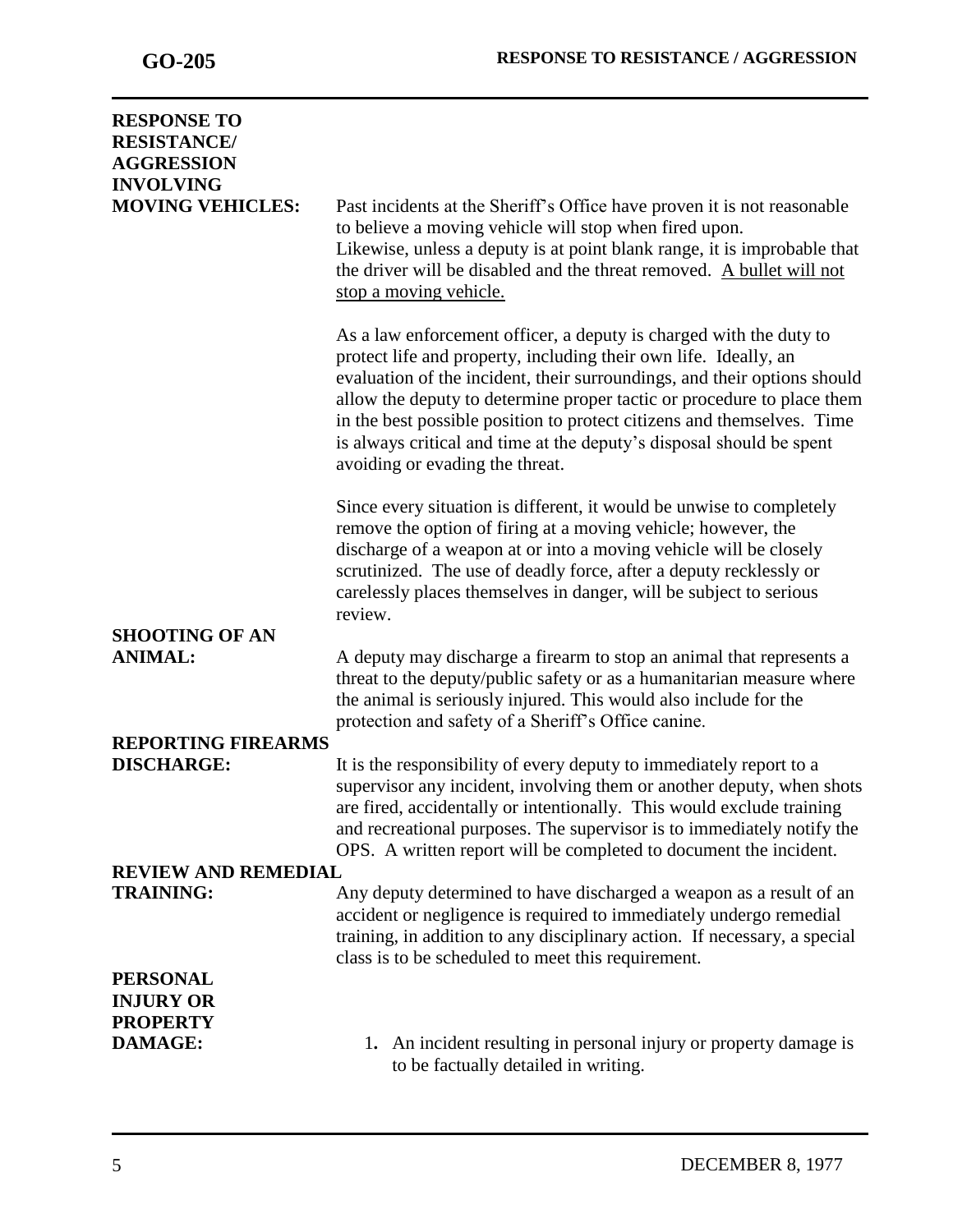2. When an incident results in injury, first aid is to be rendered and/or EMS called as soon as feasible while considering the safety of deputies and others. The deputy will request EMS through Communications/Dispatch. When significant bodily injury or property damage occurs on the scene, the Uniform Patrol shift supervisor is to respond immediately.

## **INJURY: Any employee whose action(s) or response to resistance/aggression in an official capacity results in serious injury or death is to be removed from a line duty assignment pending administrative review by the Sheriff.**

- 1. When an incident results in injury, first aid is to be rendered and/or EMS called as soon as feasible. In any circumstance that results in loss of life or serious bodily injury, the Uniform Patrol shift supervisor is to immediately respond to the scene. The Sheriff, Division Commander, and OPS are to be immediately notified. Notification to SLED will be made by OPS.
- 2. The responding supervisor will obtain preliminary information from the deputy/ deputies involved and secure the scene. This information will be used to ensure public safety.
- 3. Upon the arrival of the OPS, an account of the incident will be provided by the deputy/deputies involved pursuant to Garrity so that the investigation may begin.

**PROTOCOL:** In most circumstances, an investigation into an Officer-Involved Shooting will be divided into separate investigations, criminal and administrative. This protocol is the same as In-Custody Death Investigations (See General Order 247).

- 1. Criminal Investigation: South Carolina Law Enforcement Division (SLED) will conduct a criminal investigation into:
	- a. The deputy's response to aggression and/or actions in the incident.
	- b. The actions of the subject(s) and file criminal charges against any surviving subject(s) if appropriate.
	- c. This investigation is independent of the Sheriff's Office investigation and will utilize SLED resources (forensics, interviews, etc.).
	- d. The SLED agent completes their investigation, and it is then forwarded to the Solicitor's Office for a determination on charges.
- 2. Administrative Investigation: The Office of Professional Standards (OPS) will conduct an administrative investigation to determine if the deputy's actions were within the Sheriff's Office's policy and procedures.

## **PROCEDURE FOR LOSS OF LIFE OR SERIOUS**

# **INVESTIGATION**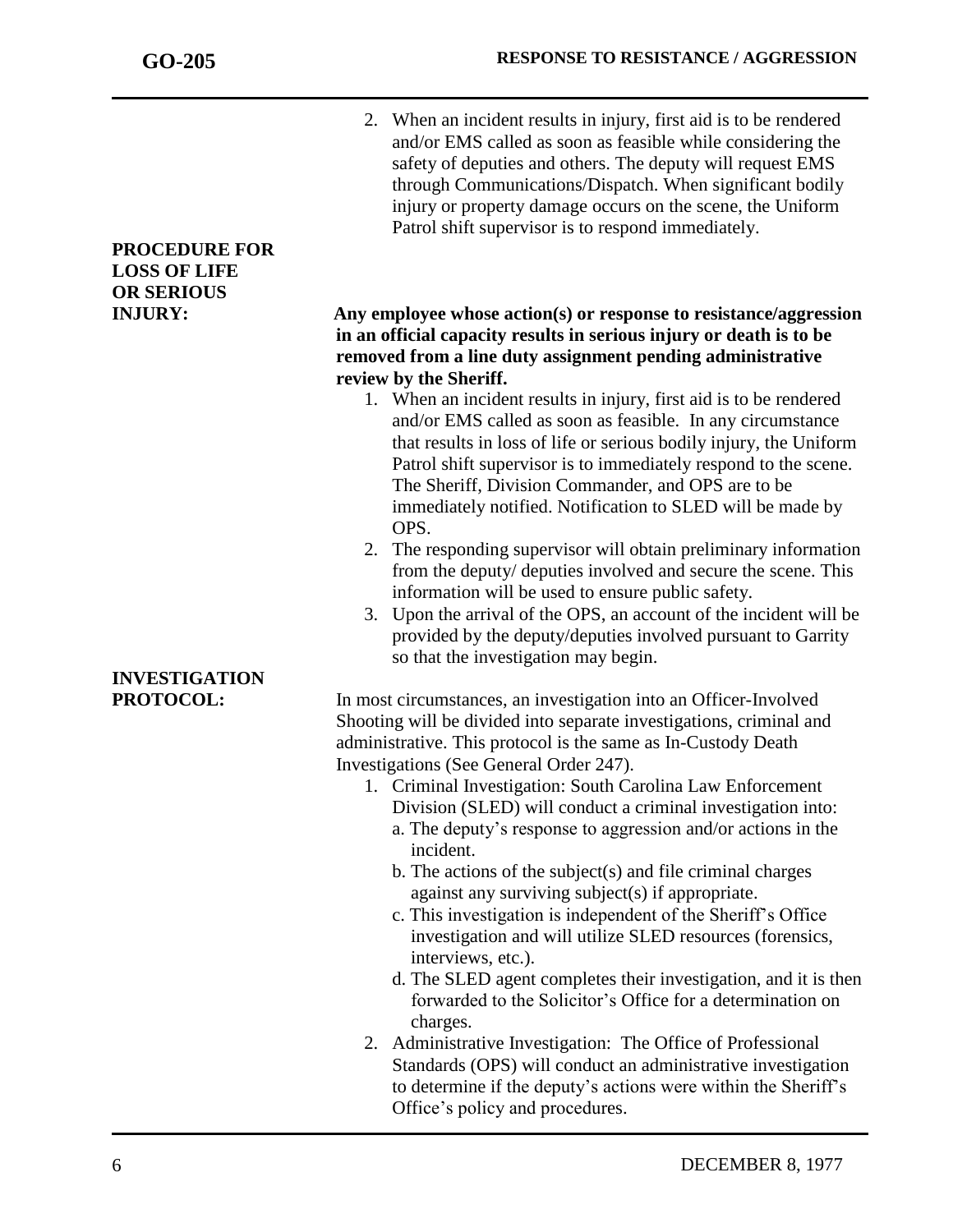OPS will report their findings to the Sheriff and/or the Conduct and Procedures Review Board.

OPS will issue a temporary duty weapon to the deputy if their weapon was seized by SLED.

OPS and the Center for Advanced Training will evaluate the Sheriff's Office training, policies and procedures in light of circumstances that led to the officer-involved shooting.

- 3. The OPS has the full responsibility for obtaining complete written reports, statements and documentation from the deputies, witnesses and other personnel present at the scene of the incident. The commander of OPS will assign deputies who are involved, a date and time to report to the OPS office to submit their written statement under a Garrity advisement. All investigative reports, including material evidence and information when appropriate, are to be thorough and complete.
- 4. When deemed appropriate by the Sheriff, the Conduct and Procedures Review Board will convene to review the complete investigation. After review, the Board forwards formal recommendations to the Sheriff, who makes final administrative disposition of the case. The Sheriff may, at his discretion, waive the need for a Conduct and Procedures Review Board.

## **Whenever a deputy employs any physical means to affect control (including with the use of less-lethal and lethal weapons), unless physically incapacitated, the deputy is to:**

- 1. Ensure arrestee is properly restrained or no longer poses an immediate threat to the safety of others.
- 2. Ensure restrained subjects are placed in upright position.
- 3. Ensure handcuffed, obese persons are not required to remain in a prone (lying on chest) position.
- 4. Determine the overall physical condition of the person(s) subjected to physical control.
- 5. Ensure first aid and emergency medical assistance, if needed. EMS must be notified and respond to the scene if the person(s) suffered obvious severe injuries, medical distress is apparent or the person(s) is unconscious.

See General Orders 240 and 247 for information concerning transportation of certain high-risk detainees and suspects at risk of incustody death.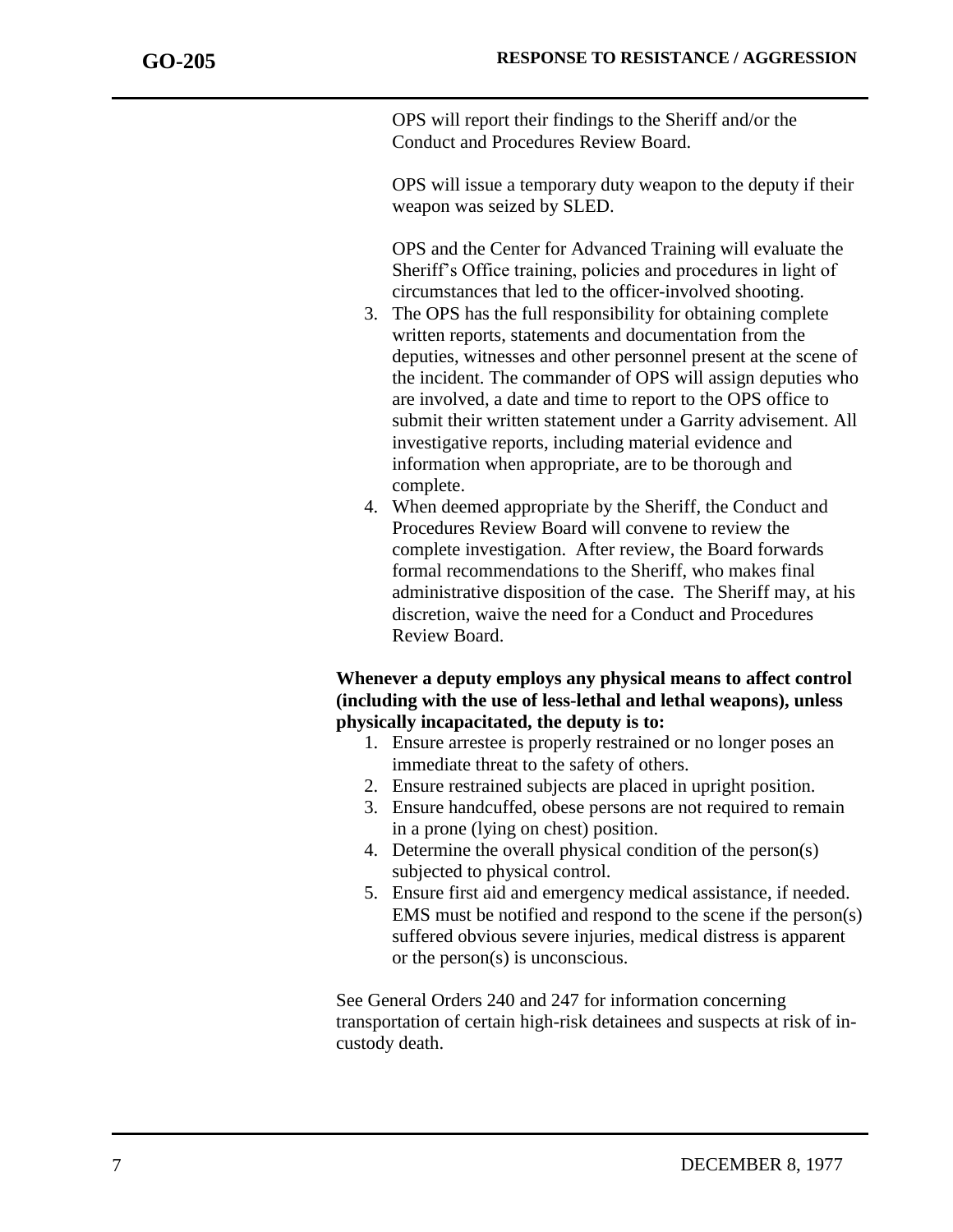| <b>POSSIBLE OR</b><br><b>ATTEMPTED</b><br><b>INGESTION OF</b><br><b>NARCOTICS OR</b><br><b>EVIDENCE</b><br><b>BY A SUSPECT:</b> | Instances may arise when a deputy believes that a suspect or other<br>person they have encountered is trying to, or already has, ingested<br>narcotics or other evidence. If this occurs, under no circumstances<br>will any deputy forcibly remove the item from the person's mouth or<br>use any type of force for the purposes of preventing the ingestion of<br>the item.                                                                              |
|---------------------------------------------------------------------------------------------------------------------------------|------------------------------------------------------------------------------------------------------------------------------------------------------------------------------------------------------------------------------------------------------------------------------------------------------------------------------------------------------------------------------------------------------------------------------------------------------------|
|                                                                                                                                 | The following procedures will be followed in the instance<br>that a person in custody has ingested or is attempting to<br>ingest narcotics:<br>1. Verbally advise the person to stop swallowing the item and<br>that failure to do so may cause serious injury or death.<br>2. If the person swallows the item, the deputy is to request EMS<br>to respond. The person must be transported to the ER by the<br>deputy or EMS to be evaluated.              |
|                                                                                                                                 | The following procedures will be followed in the instance<br>that a person encountered has ingested or is attempting to<br>ingest narcotics:<br>1. Verbally advise the person to stop swallowing the item and<br>that failure to do so may cause serious injury or death.<br>If the person swallows the item, the deputy is to request EMS<br>2.<br>to respond. Should the person leave the scene or decline<br>transport, the refusal will be documented. |
| <b>NECK</b>                                                                                                                     | Unless there are charges on the person, a deputy cannot make a<br>citizen receive medical attention from EMS or a medical facility.                                                                                                                                                                                                                                                                                                                        |
| <b>HOLDS/RESTRAINTS:</b>                                                                                                        | The use of all choke holds or neck restraints, including the Lateral<br>Neck Restraint (shoulder pin) is considered deadly force.                                                                                                                                                                                                                                                                                                                          |
| <b>HOG-TYING:</b>                                                                                                               | The process of hog-tying detainees for transport is prohibited. For<br>violent detainees, the use of hobble restraints is authorized consistent<br>with current training practices.<br>When using hobbles, close the car door on the end strap to prevent the<br>detainee from kicking, but do not connect the strap to the handcuffs or<br>the detainee's belt. Do not leave the strap dangling outside of the<br>vehicle from the car door.              |